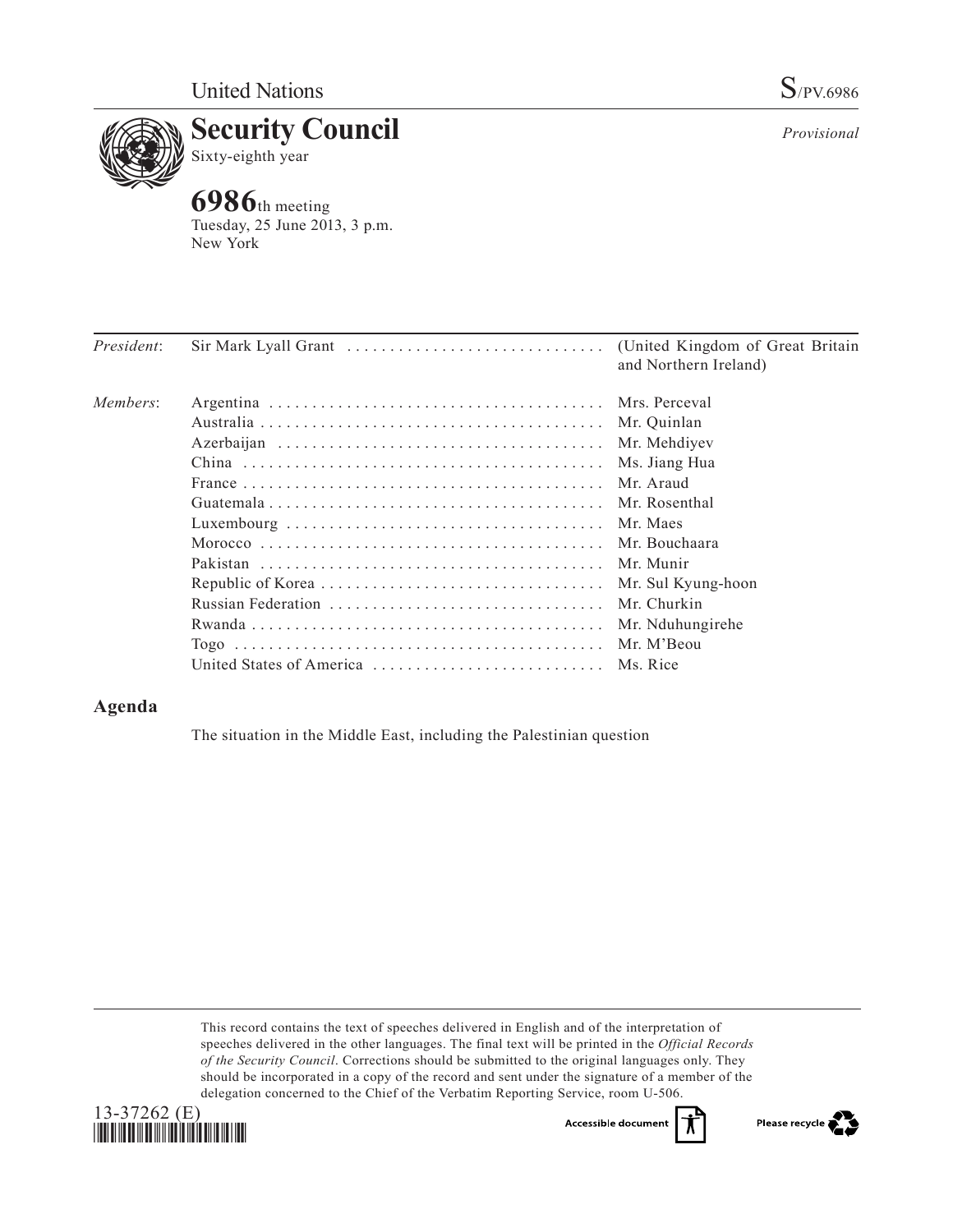*The meeting was called to order at 3.05 p.m.*

**The President**: As this is the last meeting of the Security Council that will be attended by our colleague Susan Rice, who has been the Permanent Representative of the United States of America to the United Nations for the past four and a half years, I would like to mark the occasion by saying, on behalf of all the members of the Council, that we have greatly appreciated the immense contribution that she has made to the Council's work over that time. On behalf of all of us, I wish her well in her new position as National Security Adviser. As she may be the first National Security Adviser to have been educated at Oxford University, she is certainly extremely well qualified for the job and we wish her well in it.

## **Adoption of the agenda**

*The agenda was adopted.*

## **The situation in the Middle East, including the Palestinian question**

**The President**: Under rule 39 of the Council's provisional rules of procedure, I invite Mr. Oscar Fernandez-Taranco, Assistant Secretary-General for Political Affairs, to participate in this meeting.

The Security Council will now begin its consideration of the item on its agenda.

I give the floor to Mr. Fernandez-Taranco.

**Mr. Fernandez-Taranco**: As the human tragedy in Syria continues to unfold, the whole region is feeling the reverberations, with neighbours, such as Jordan and Lebanon, absorbing much of the humanitarian impact. A resolution is not yet in sight.

Earlier this month, the leaders of the Group of Eight reached an understanding on achieving a political solution on Syria and committed to bringing the Syrian sides to the negotiatingtable. The Secretary-General reiterated his readiness to convene the Geneva Conference on Syria as soon as possible. He further welcomed the announcement of additional contributions of \$1.5 billion in humanitarian aid, which is critical to saving lives.

On the same day, in his message to the international meeting in in Beijing in support of Israeli-Palestinian peace, the Secretary-General stressed that resolving the Israeli-Palestinian conflict and safeguarding the

two-State solution was no less urgent. The current regional turmoil makes it all the more imperative to build upon the opening created by the diplomatic push by the United States and create a positive momentum towards an Israeli-Palestinian peace that can provide a stabilizing horizon and give hope for the whole region. However, so far there are too few encouraging signs on the prospects for breaking the deadlock. The United Nations has consistently pointed out the risks of prolonged impasse and the consequences of inaction.

The United Nations has welcomed the determined re-engagement of the United States. In March, the United States President underlined that peace was necessary, just and possible. As the international community, we bear a great responsibility in transforming that possibility into reality. Secretary Kerry's several rounds of visits — he announced that he would visit Jerusalem and the region for the fifth time this week — provides the first real opportunity since October 2010 for a serious effort to reach a final status agreement. While United States engagement is central, we are convinced of the need for broader regional and international engagement in support of any peace effort. We also welcome the reaffirmed willingness by Arab States to revive the Arab Peace Initiative. We hope that the Israeli Government will respond positively.

However much the parties need to re-engage in negotiations as the only way to achieve the two-State solution, there must be a substantive and well-prepared framework, as well as a credible timeline, in order for talks to have a chance of success. There is also a need for a conducive environment on the ground, including confidence-building steps. However, while substantive progress is urgently needed, rushing the parties back to the table without having in place the necessary framework and buy-in from both sides would be counter-productive. What is also not needed are unhelpful statements with regard to the prospects for the two-State solution. Rather, progress necessitates serious political commitments by both leaders — Prime Minister Netanyahu and President Abbas — who should show statesmanship, recognize a partner in each other and finally negotiate and achieve a two-State solution, which is a vision that they have both agreed on. However narrow, the current window of opportunity should not be lost.

The de-facto settlement restraint observed earlier this spring has seen signs of unravelling. The Secretary-General has been particularly troubled by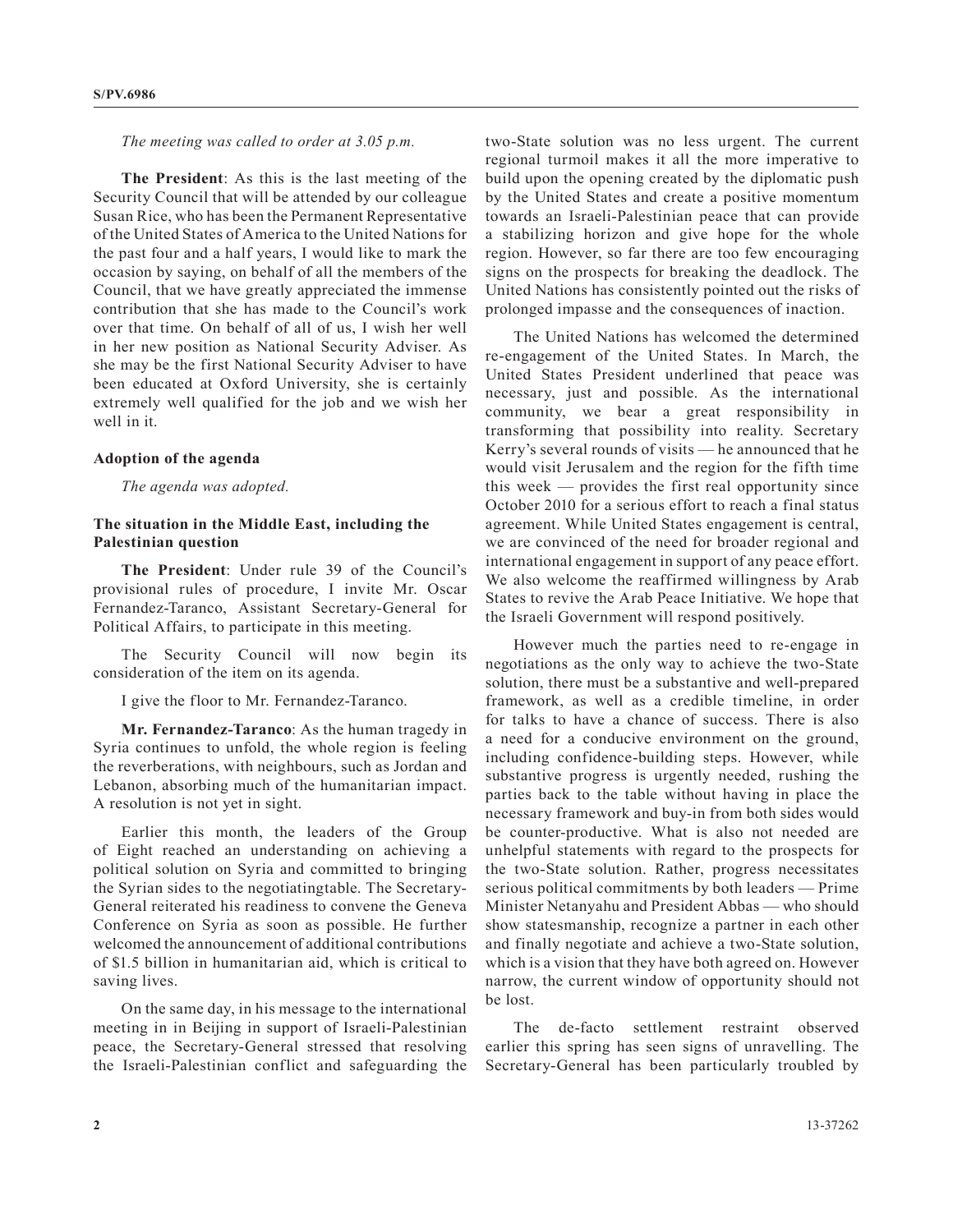reports that planning for hundreds of housing units in the settlement of Itamar, deep in the West Bank, has advanced to the next stage, as is also the case in the outpost of Bruchin. We also note with disappointment that, according to data released by the Israeli Central Bureau of Statistics, during the first quarter of 2013 there were 865 starts in construction of housing units in settlements, representing a 176% increase compared to the equivalent period in 2012 — a seven-year record. Those are unhelpful decisions that undermine progress towards the two-State solution. The Secretary-General reiterates that settlement activity is illegal, and calls on Israel to abide by its commitments under international law and the road map.

A new Palestinian Cabinet was sworn in on 6 June under the leadership of Rami Hamdallah to carry on the administration of the affairs of State until a national consensus Government is formed. However, in an apparent sign of disagreement about certain competencies, Prime Minister Hamdallah tendered his resignation on 20 June, but stayed on as caretaker until a successor was named. That creates renewed uncertainty for a Government still relying considerably on international support and facing a critical period ahead. The United Nations looks forward to continuing to work with the Government of Palestine and President Abbas in support of their state-building agenda and ongoing efforts aimed at a resumption of meaningful peace negotiations. The continued viability of the Palestinian Authority remains a core interest of the United Nations.

One fiscal factor fuelling concern in that regard is the Palestinian Authority's total Government debt of reportedly \$4.2 billion and its deficit, which had reached \$612 million by the end of May. Donor support has decreased over the past years, and the United Nations is concerned about possible further cuts. Continued donor funding is essential to allow the Palestinian Government to tighten fiscal policy in a manner that does not harm the private sector or essential social spending.

Important meetings took place during and on the margins of the meeting of the World Economic Forum at the Dead Sea in Jordan last month. The "Breaking the impasse" initiative was unveiled, which we welcome as a serious expression by influential business leaders and public opinion from both sides of their wish for a two-State solution and an urgent appeal to their leaders to realize it now. At the same event, Secretary Kerry announced a large-scale initiative intended to spur economic growth through private investment in the West Bank and Gaza. Those are hopeful signs. However, it is absolutely crucial that progress be made on the political track, absent which sustained growth and private investment will remain elusive and Palestinian accomplishments on the state-building agenda will be difficult to sustain.

The United Nations continues to help to address the humanitarian and development needs of Palestinians in Area C, where lifting Israeli restrictions on Palestinian movement, access to land and water, planning and construction would unleash the growth potential. We continue to engage the Israeli Government on a series infrastructure projects in Area C, and we are in the process of securing funding for works supporting the agricultural sector. To more effectively address development needs in Area C, it is imperative that Israeli authorities authorize the 32 plans that hve been submitted for approval, some of which have been pending since June 2010.

Tensions on the ground are also mounting. Violence between Palestinians and settlers continued in the West Bank. A total of five Palestinians, including one woman, were injured by settlers, while six settlers, including four women, were injured by Palestinian stone-throwing. An Israeli bus was shot at yesterday near Nablus, without resulting in injuries. Settler violence against Palestinian property under the so called price-tag attacks also increased sharply, resulting in extensive material damage. Such attacks also targeted Christian sites, including the Dormition Abbey in Jerusalem and the Jaffa Orthodox cemetery.

Between 14 and 16 June, Israeli right-wing activists reportedly beat and injured three Palestinian women in West Jerusalem, including a 75-year-old. On 17 June, the tires of 28 cars were punctured in Abu Gosh, a village inside Israel that is also populated by Arab citizens of Israel, and racist slogans were painted on walls. Prime Minister Netanyahu publicly protested such acts as running counter to Jewish commandments and the values of the people of Israel. The day before, the Israeli Government strengthened the State's lawenforcement ability to combat price-tag attacks by declaring their perpetrators an "illegal association". It is hoped that this measure will contribute to preventing such attacks, which must not go unpunished.

The security situation remained comparable to the previous reporting period, and security coordination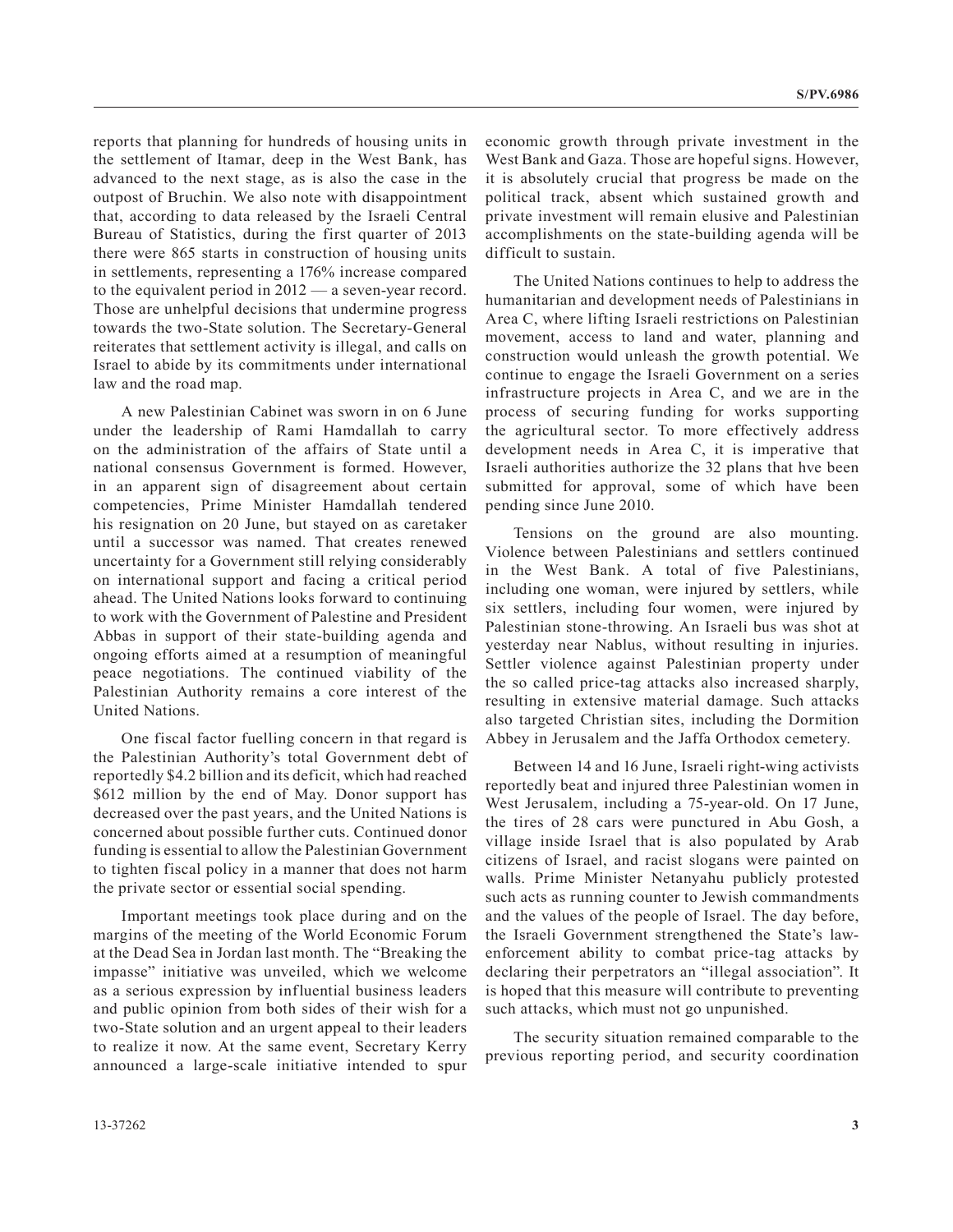between Palestinian and Israeli security forces continued despite some clashes. Israeli security forces conducted a total of 457 search-and-arrest operations in the occupied West Bank, resulting in 162 Palestinians injured, including 58 children and eight women. Two members of the Israeli security forces were also injured. Four-hundred and fifty-five Palestinians were arrested by Israeli security forces, including a Hamas Palestinian Legislative Council member on 6 June in Ramallah. On 11 June, Prime Minister Netanyahu said that Israel has foiled five suicide attacks since the start of the year.

The majority of injuries resulted from clashes during Palestinian protests in the occupied West Bank, including against the barrier, which deviates from the Green Line in contravention of the advisory opinion of the International Court of Justice (A/ES-10/273). Demolitions of Palestinian property in Area C and in East Jerusalem continued, albeit at a slower pace, with a total of 24 structures demolished, leading to the displacement of 55 Palestinians, including 23 children.

Relative calm returned to Gaza this month, until it was shattered during the night of 23 June when six rockets were fired from Gaza into Israel, reportedly by Islamic Jihad. Two were intercepted by the Iron Dome missile defence system, and four landed in southern Israel without causing injuries or damage. In response, Israel conducted three airstrikes into Gaza yesterday, targeting sites allegedly linked to weapons-storage and rocket launching, causing no casualties. Israel also closed the Kerem Shalom and Erez crossings for Palestinians. We condemn rocket fire into civilian areas and urge Israeli restraint. All must abide by their obligations under international humanitarian law to protect civilians.

We remain concerned about the state of human rights and freedoms in Gaza. That includes our deep concern about four death sentences passed by military courts in Gaza, between 9 May and 20 June, and two executions carried out on 22 June, outside of the Palestinian legal framework. We call on de facto authorities in Gaza to refrain from carrying out further executions.

Despite our ongoing efforts, we unfortunately must report further encroachment on freedoms in Gaza, namely, increasing impediments on humanitarian operations. Along with inappropriate taxation requests, exit restrictions have recently been imposed by the de facto authorities on Palestinian staff of the United

Nations, non-governmental organizations and other organizations, to the point where some staff have not been able to leave Gaza. We call on the de facto authorities to rescind these restrictions, and hope that a solution can be found quickly.

Such measures impair the delivery of muchneeded assistance to Palestinians, as does continuing violence. The only possible way forward is the full implementation of the ceasefire understanding reached on 21 November under Egyptian auspices, which calls for calm and the full lifting of the closure. We urge the parties to adhere to its terms to preserve advances and prospects to implement resolution 1860 (2009) in full. Our immediate goals continued to include extending the fishing limit to at least eight nautical miles, allowing the entry of construction material and permitting exports to Israel and transfers from Gaza to the West Bank, while we continue to carry out sizable programmes that address pressing needs.

In that regard, I would note that preliminary results of a joint United Nations survey indicate that food insecurity affects some 1.6 million Palestinians in the West Bank and Gaza, and has increased to include 34 per cent of households in 2012.

Against such a concerning backdrop, I would nevertheless like to highlight a moment of joy that lifted the spirits of Palestinians in the West Bank and Gaza alike, when on 22 June a young Gazan refugee, Mohammad Assaf, won the "Arab Idol" televised song contest, watched by millions throughout the region and beyond. Following his victory, Mr. Assaf was named as goodwill ambassador to the Palestinian fiaspora by President Abbas and as the first Regional Youth Ambassador for Palestine Refugees by the United Nations Relief and Works Agency for Palestine Refugees in the Near East.

Turning to Syria, let me emphasize that the overall situation continues to deteriorate as a result of continued violent military confrontation. Direct involvement by Hizbullah fighters inside Syria has given new momentum to the Syrian Government's military approach and contributed to sectarian and political tensions throughout the region. Statements of increased military support to both sides in the conflict only promise further escalation. The Secretary-General has repeatedly stressed his opposition to the transfer of arms and fighters to either side inside Syria.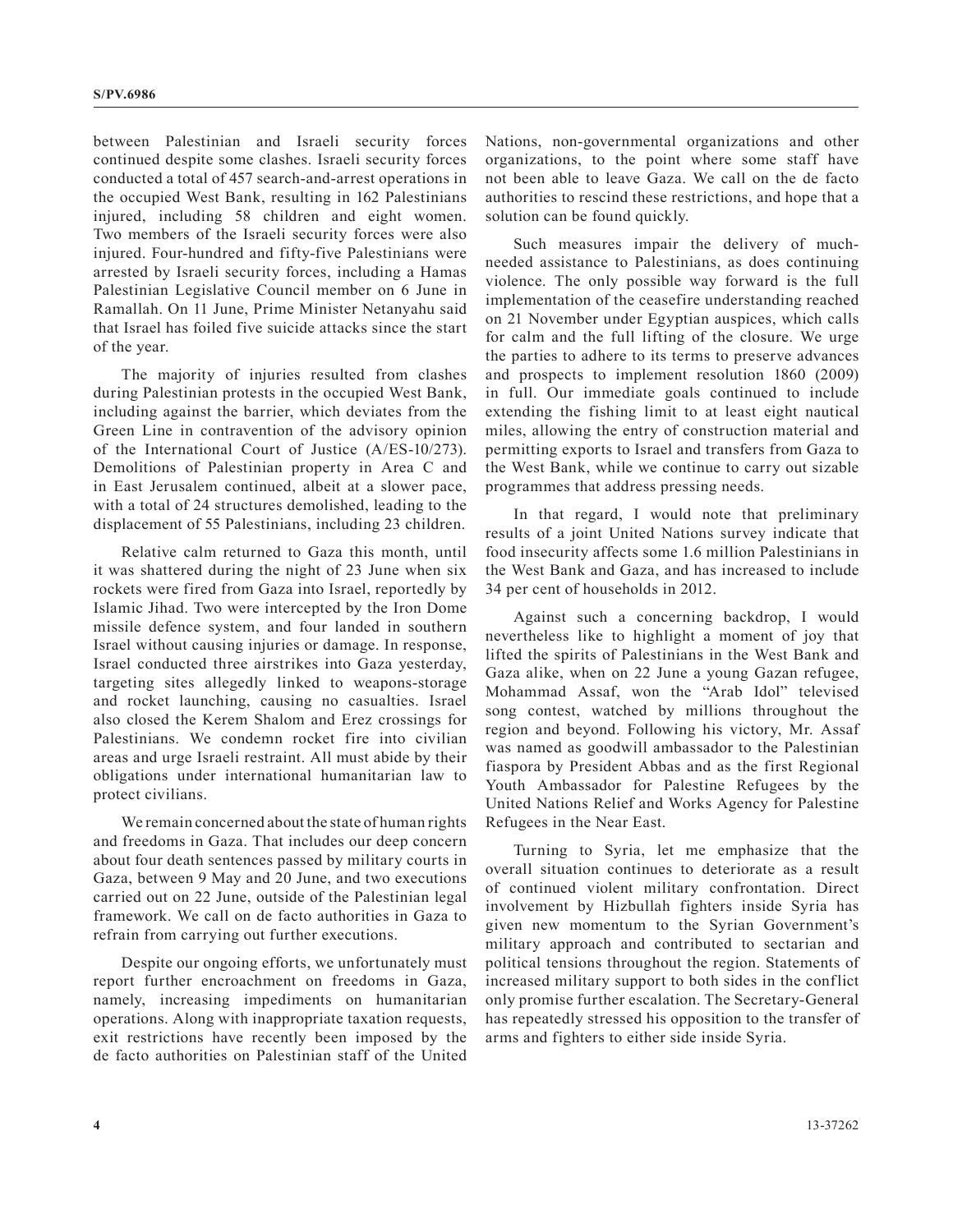In the meantime, the conflict is taking a heavy toll on the civilian population in Syria. More than 93,000 people have been reported killed. Civilians continued to flee to neighbouring and regional countries, where the number of refugees from Syria is now close to 1.7 million. United Nations agencies estimate that there are more than 6.8 million people in need of humanitarian assistance inside Syria, including more than 3 million children. The situation of Palestine refugees in Syria also remains of the utmost concern. More than 60,000 have fled to neighbouring Lebanon and Jordan. There are urgent needs in all sectors of humanitarian assistance.

The Independent Commission of Inquiry continued to document serious violations of international human rights law and international humanitarian law, and reiterated in its report of 4 June (A/HRC/23/58) that war crimes, crimes against humanity and gross human rights violations continued apace.

The Secretary-General has insisted that there is no military solution to the conflict. Only a political solution can bring the violence and the suffering of the Syrian people to an end. The Secretary-General continues his engagement with Member States and regional organizations in building on the diplomatic opportunity provided by the understanding reached between Russian Foreign Minister Sergey Lavrov and United States Secretary of State John Kerry on 7 May in Moscow. In that context, Joint Special Representative Lakhdar Brahimi and Under-Secretary-General for Political Affairs Jeffrey Feltman are exploring ways to ensure the success of the Geneva Conference on Syria, which would allow the Syrian parties to jointly determine the full implementation of the Geneva communiqué (S/2012/523, annex) of 30 June 2012. To that effect, they met with Russian and United States representatives in Geneva today.

With regard to the alleged use of chemical weapons, the United Nations mission to investigate allegations of the use of chemical weapons in the Syrian Arab Republic has so far remained unable to conduct its fact-finding mission inside Syria due to the lack of authorization for acess on the part of the Syrian Government. Several additional allegations of the use of chemical weapons have been brought to the Secretary-General's attention by Member States. The mission will continue to monitor developments and collect available information. The head of mission, Ake Sellstrám, has visited some capitals and is currently pursuing other

options for fact-finding activities outside of Syria, including in neighbouring States.

The Council was briefed in detail last week on the tense situation with regard to the United Nations Disengagement Observer Force (UNDOF) area of operations in the Golan, which we continue to monitor with concern. We have repeatedly called for all violations of the Disengagement Agreement to cease and have urged the parties strictly to abide by their obligations. We remain fully committed to UNDOF's mandate and are actively looking for replacements for the departing Austrian troops.

The negative impact of the conflict in Syria on Lebanon has been more sharply evident in recent weeks. On 25 May, Hizbullah Secretary-General Hassan Nasrallah acknowledged Hizbullah's role in the fighting alongside the Government in Syria, while other Lebanese elements are also reported to be providing support to the other side. Fighters from other countries are also reported to be participating in the conflict. Threats of retaliation from Syrian opposition elements and calls by Lebanese Salafi sheikhs for jihad in Syria highlight the very real danger of the threat of a spread of the Syrian conflict to Lebanon. President Sleiman reiterated his calls for all concerned to adhere to the Baabda Declaration. The Secretary-General expressed deep concern about Hizbullah's increased participation in the fighting in Syria, and reiterated how important it was that all Lebanese leaders prevent a dangerous spillover of the conflict in Lebanon and adhere to the Baabda Declaration, as essential to Lebanon's stability and security. On 20 June, President Sleiman called on Hizbullah fighters to return to Lebanon.

During the reporting period, more than 60 shells and rockets were launched from Syria into Lebanon, causing one fatality and a dozen injuries. On 26 May, two rockets were fired into Shiite neighbourhoods in the southern suburbs of Beirut, wounding four people. On 21 June, another rocket was fired into the southern Beirut district of Alley. On 5 and 12 June, Syrian army helicopters fired missiles into the Arsal region of Lebanon. The Lebanese Armed Forces stated that their units in that area had taken defensive measures necessary to react immediately to any further violation. On 18 June, in a letter for transmission to the President of the Security Council, President Sleiman protested the conflicting Syrian parties' infringement of Lebanon's sovereignty and territorial integrity.